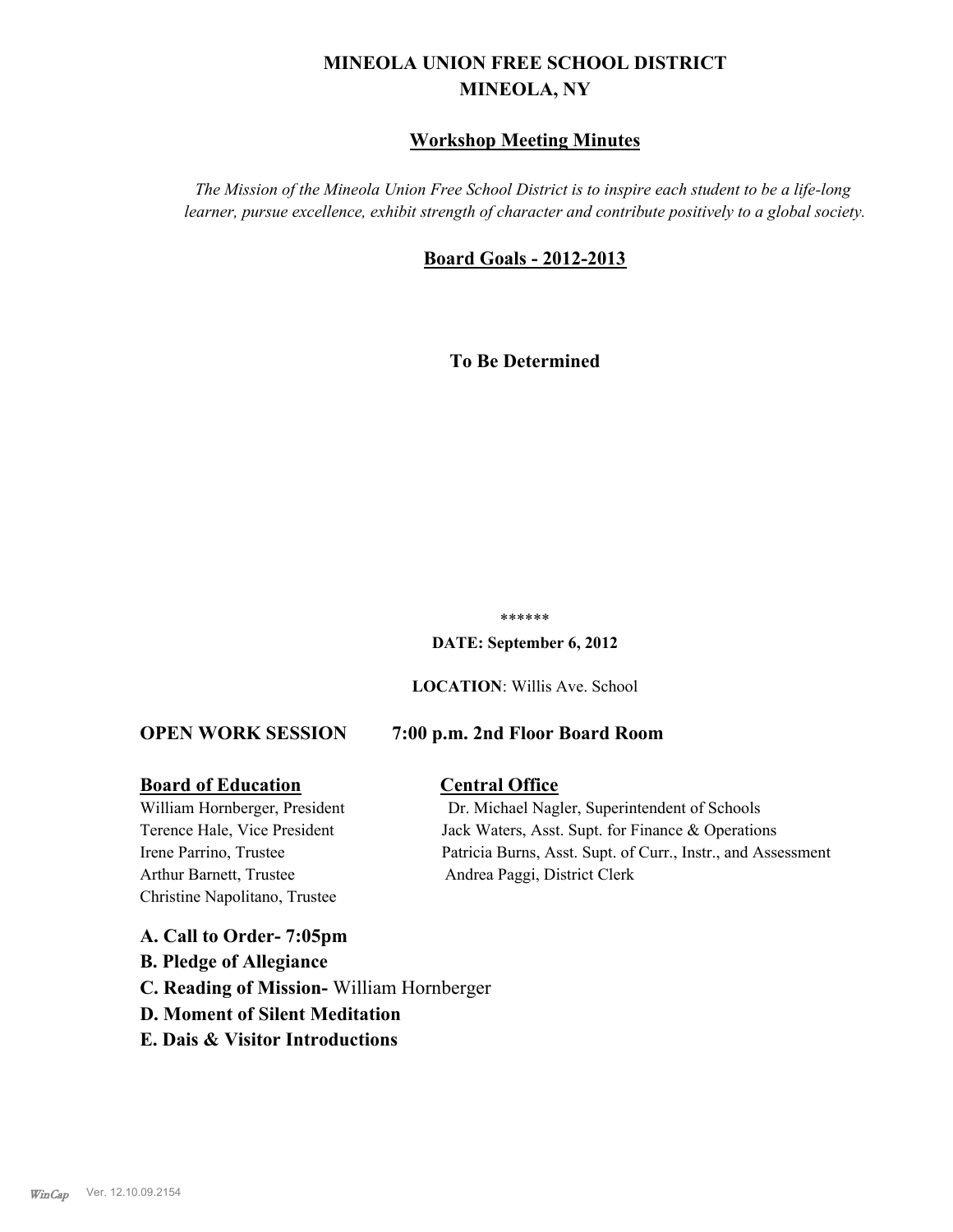#### **F. High School Student Organization Report**

No report this month

#### **G. Old Business**

Mr. Hornberger asked the Board if there was any old business. The Board members had no issues to discuss and Mr. Hornberger stated that he had a few items. Mr. Hornberger asked for a District construction update. The Superintendent stated that for the Hampton project, all major work is complete and they are completing the punch list at this time. For the High school Art Room- the punch list is now being completed and the art classes are using the room. At Jackson Avenue- the sinks in the science lab are in and the water is being completed today; hopefully the children will be in the lab by next week. The Bus Loop drawings will be done Monday and will look to bid to an in-house company. The Meadow Drive project was approved two days ago and notice to bidders will run in the papers on Friday. October 2 will be the bid day and the Board can approve bids at the 10/4 meeting. Mr. Hornberger asked for an update on transportation and how things have run up until this point. The Superintendent stated that there were a few hiccups the last few days; Bus 13 at Hampton had some issues however they should be taken care now. There was an issue with the 8th grade sports transportation today and it will be resolved tomorrow. Mr. Hornberger stated that he heard that there were AGP scheduling issues, in particular the 6th grade class. The Superintendent stated that AGP scheduling is different from last year and that children are now being placed with their academic peers for certain subject; 7th grade- robotic program, 6th grade - social studies and 5th grade- they will be grouped for a subject probably social studies. Mr. Hornberger asked about the 7th period lunch period at the high school and stated that he heard it was very large. The Superintendent stated that the lunch is very large and the high school is able to accommodate the large number of students. He added that it is very difficult to correct the size of the lunch due to class scheduling issues. There was no other old business.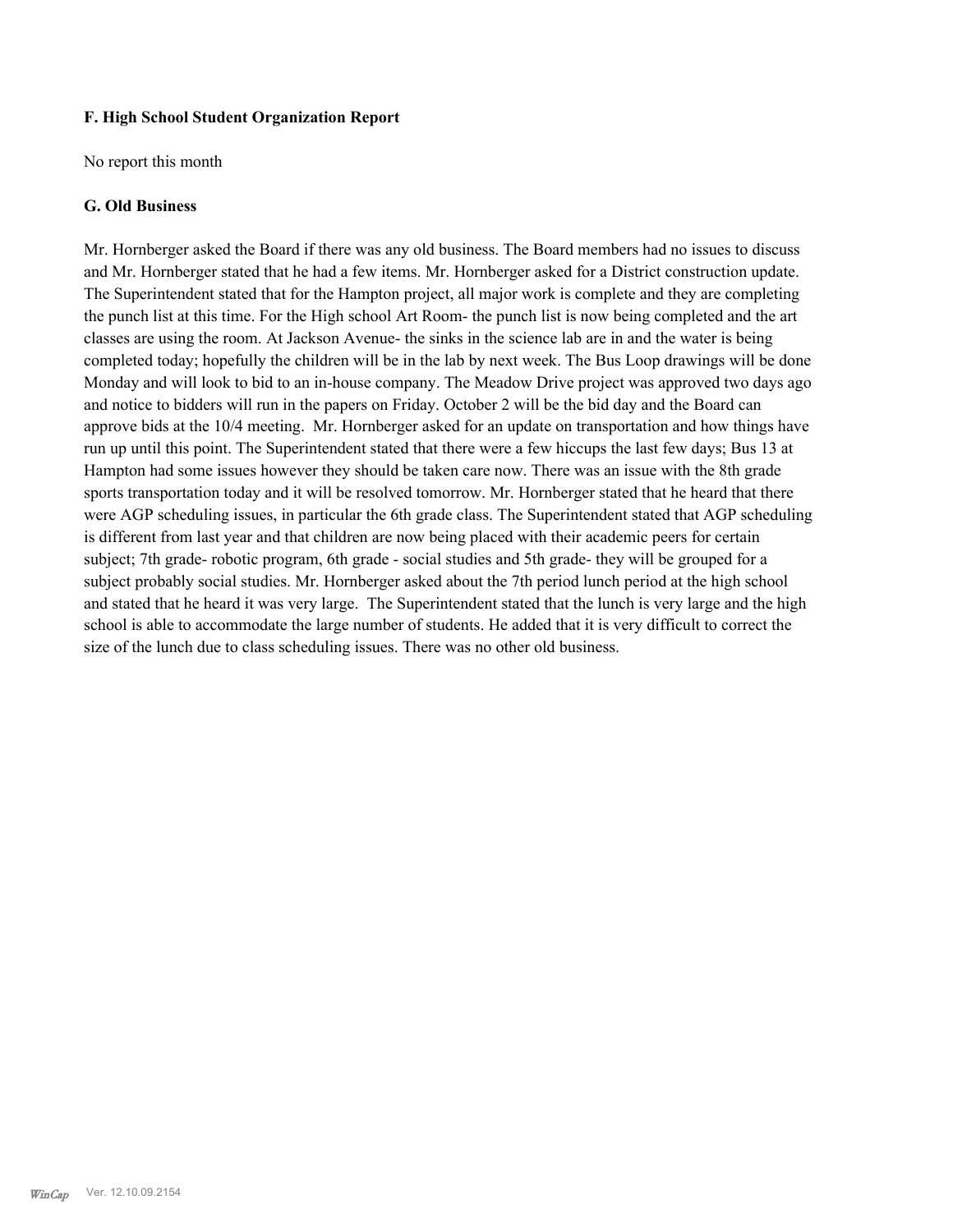#### **H. New Business**

#### **Second Reading & Adoption of Policy #4321.3 - Public Report on Revisions to District Policies and Procedures Upon Finding Disproportionality**

**RESOLUTION #17 - BE IT RESOLVED** that the Board of Education of the Mineola UFSD waives the second formal reading of Policy #4321.3 (Public Report on Revisions to District Policies, Practices and Procedures Upon Finding Disproportionality) due to its availability on the information table and moves its adoption.

**Motion:** Arthur Barnett **Second:** Christine Napolitano

Discussion: There was a brief discussion regarding Resolution #'s 17, 18, and 19. It was asked if adopting these policies were time sensitive and the Superintendent stated that it was not necessary to adopt them tonight. Mr. Barnett felt that they should be voted on tonight because in his opinion we are operating outside of state policy. The Superintendent stated that only one of these policies is new and the other two make existing policies stronger. Ms. Parrino stated that an issue was raised regarding adopting the policies at a workshop meeting. Ms. Napolitano stated that she was in agreement with Mr. Barnett and would like to vote this evening. Mr. Hale stated that he was in agreement. Ms. Parrino stated that she would be in agreement if counsel is comfortable with the vote being tonight. Mr. Heidelberger, District Counsel, stated that he has no issue with the vote taking place this evening. Mr. Hornberger opened the floor to any public comments regarding Resolution #'s 17, 18, and 19. There were no public comments. The Board voted on the Resolutions.

| Yes: | Christine Napolitano  | No: | None |
|------|-----------------------|-----|------|
|      | <b>Arthur Barnett</b> |     |      |
|      | Irene Parrino         |     |      |
|      | Terence Hale          |     |      |
|      | William Hornberger    |     |      |
|      |                       |     |      |

**Passed:** Yes

#### **Second Reading & Adoption of Policy #5030.1 - Section 504 Impartial Hearing Procedure**

**RESOLUTION # 18 - BE IT RESOLVED** that the Board of Education of the Mineola UFSD waives the second formal reading of Policy #5030.1 (Section 504 Impartial Hearing Procedure) due to its availability on the information table and moves its adoption.

**Motion:** Terence Hale **Second:** Arthur Barnett

There was no discussion.

Yes: Christine Napolitano **No:** None Arthur Barnett Irene Parrino Terence Hale William Hornberger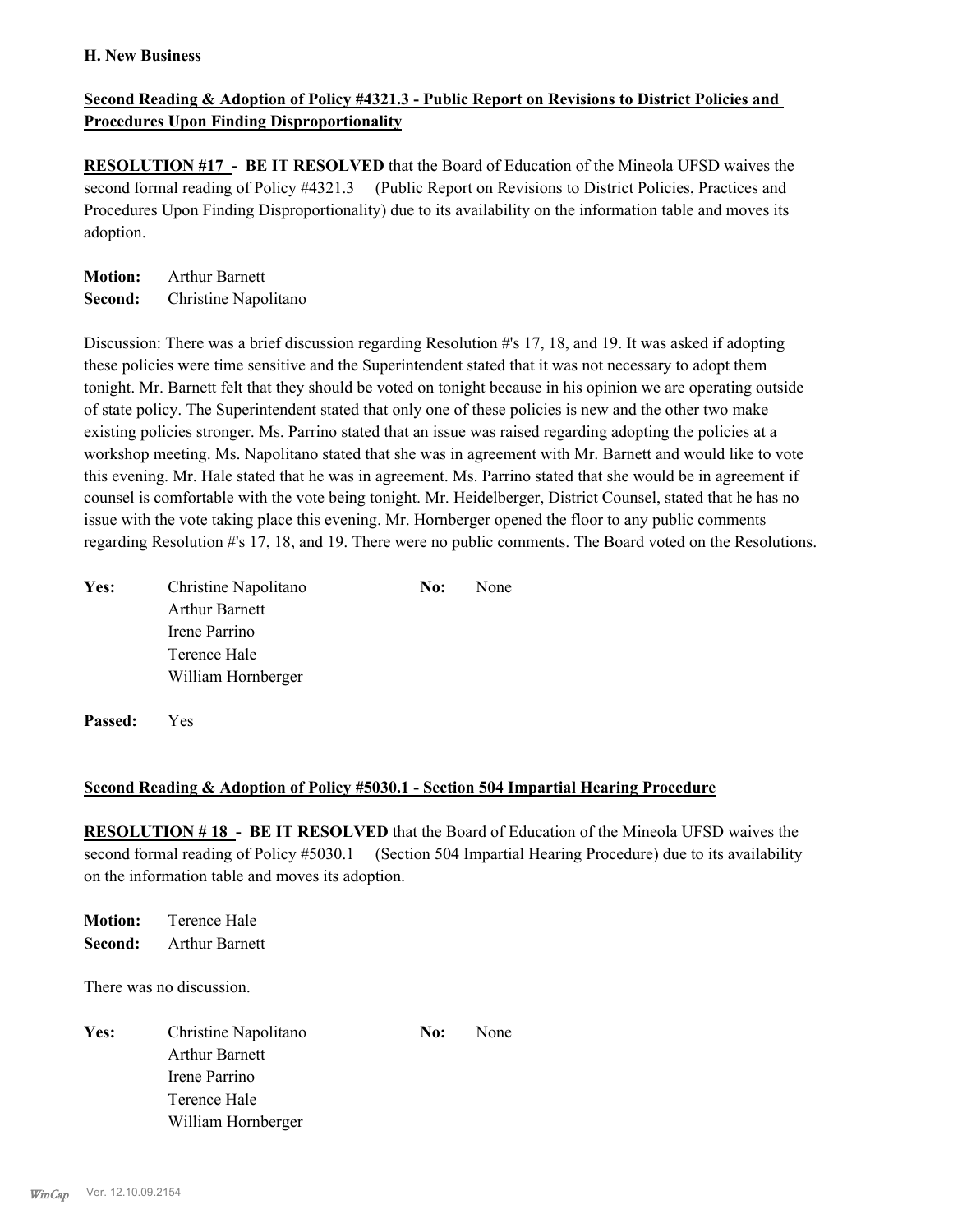#### **Passed:** Yes

#### **Second Reading & Adoption of Policy #4324 - Independent Education Evaluations**

**RESOLUTION #19 - BE IT RESOLVED** that the Board of Education of the Mineola UFSD waives the second formal reading of Policy #4324 (Independent Education Evaluations) due to its availability on the information table and moves its adoption.

**Motion:** Arthur Barnett **Second:** Christine Napolitano

There was no discussion.

| Yes: | Christine Napolitano  | No: | None |
|------|-----------------------|-----|------|
|      | <b>Arthur Barnett</b> |     |      |
|      | Irene Parrino         |     |      |
|      | Terence Hale          |     |      |
|      | William Hornberger    |     |      |

**Passed:** Yes

#### **I. Consensus Agenda**

**RESOLUTION #20 -BE IT RESOLVED** that the Board of Education approves the consensus agenda items I.1.a. through I.5.f.6, as presented.

**Motion:** Terence Hale **Second:** Arthur Barnett

Discussion: The Superintendent stated that item # 5.d.1 needed to be amended, the effective date of 9/4/12 is now 9/25/12. A **motion** was made to accept the amendment by Terence Hale and was **second** by Christine Napolitano and all were in favor, motion passed. Thre was no futher discussion.

| Christine Napolitano<br>Yes: |                       | No: | None |
|------------------------------|-----------------------|-----|------|
|                              | <b>Arthur Barnett</b> |     |      |
|                              | Irene Parrino         |     |      |
|                              | Terence Hale          |     |      |
|                              | William Hornberger    |     |      |

**Passed:** Yes

#### 1. **Accepting of Minutes**

That the Board of Education accepts the minutes of June 21, 2012 Business Meeting and July 5, 2012 Reorganization/ Workshop Meeting as presented. a.

#### 2. **Instruction**

- a. Resignation(s)
- That the Board of Education accepts the resignation of Amanda L. Bailey, Elementary Teacher, effective August 24, 2012. 1.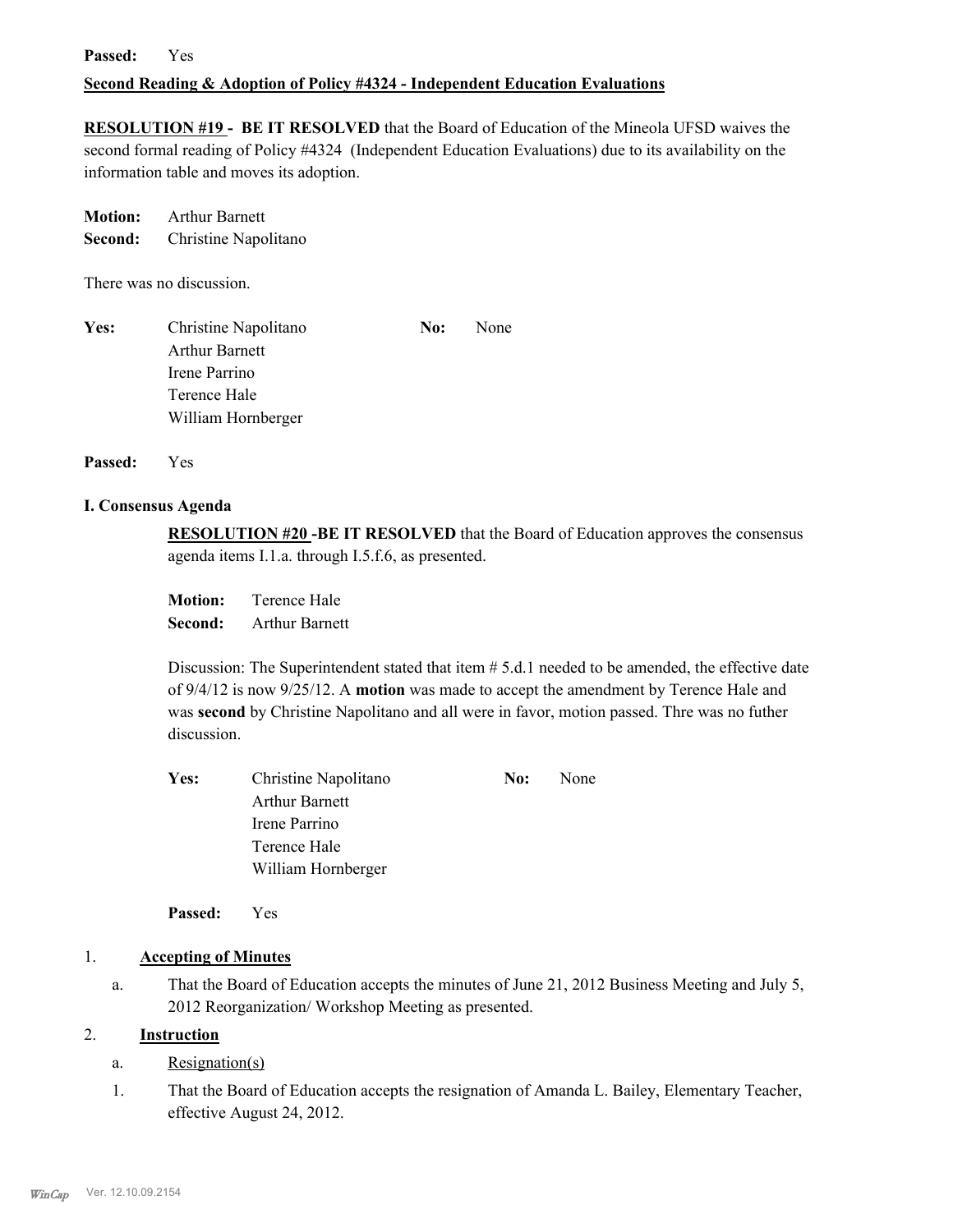- b. Leave(s) of Absence/Child Rearing
- That the Board of Education grants a request to Kim Morrissey, for a Leave of Absence, for childrearing purposes, using accumulated sick days, starting approximately November 5, 2012. 1.
- c. Appointments Instruction
- The Board of Education approves the appointment of Catherine Baker, to the position of Leave Replacement Teacher for Lisa Balogh-Richards, effective September 1, 2012 to June 30, 2013. Salary: MA+10, Step 4, \$77,973. 1.
- The Board of Education approves the appointment of Cheryl Lippert, to the position of Leave Replacement Special Education Teacher, for Diana Kohl, at Jackson Avenue, effective September 1, 2012 to on or before June 30, 2013. Salary: MA, Step 7, \$85,523. 2.
- The Board of Education approves the appointment of Annette Amber, to the position of Part Time (.5) Pre-K Teacher, at Hampton Street, effective September 1, 2012 to June 30, 2013. Salary: .5 of MA, Step 5, \$79,294.00 equaling \$39,647. 3.
- The Board of Education approves the appointment of Megan Nelsen, to the position of Part Time (.6) Spanish Teacher, effective September 1, 2012 to June 30, 2013. Salary: .6 of MA, Step 1, \$67,604 equaling \$40,562. 4.
- The Board of Education approves the appointment of Janet Boyle, to the position of Leave Replacement English Teacher, for Maureen Connolly, at Mineola High School, effective September 1, 2012 to June 30, 2013. Salary: BA+30, Step 1, \$63,271. 5.
- The Board of Education approves the appointment of Cynthia Kopp, to the position of Part Time (.5) Pre-K Teacher, at Meadow Drive, effective September 1, 2012 to June 30, 2013. Salary: .5 of MA+20, Step 3, \$76,565 equaling \$38,283 6.

#### Appointment(s) Coaches d.

That the Board of Education approves the appointment of the following coaches for 2011-2012 year:

| <b>POSITION</b>             | <b>EMPLOYEE NAME</b> | <b>STEP</b> | <b>STIPEND</b> |
|-----------------------------|----------------------|-------------|----------------|
| Girls Soccer-Junior Varsity | Bruce M. Vatske      | 3           | \$5,406.00     |
| Girls 8th Grade Soccer-     | Kevin A. Murphy      |             | \$3,896.00     |
| replacing Bruce Vatske      |                      |             |                |

#### Appointment(S) Band Camp e.

That the Board of Education approves the following staff members for Band Camp (Salary, hourly summer wages are based on the MTA contractual rates):

|    | <b>POSITION</b>       | <b>EMPLOYEE NAME</b> | <b>STEP</b> | <b>STIPEND</b> |
|----|-----------------------|----------------------|-------------|----------------|
| 1. | WW Instructor         | Erin T. Citrano      |             | \$687          |
| 2. | Guard Instructor (.5) | Amanda Alves         |             | \$343          |
| 3. | Chaperone             | Andrew C. Leno       |             | \$602          |
| 4. | Chaperone             | Emily L. Willis      |             | \$602          |
| 5. | Chaperone             | Adria M. DiGiovanni  |             | \$602          |
| 6. | EMT                   | Stephanie Mara       |             | \$687          |
|    |                       |                      |             |                |

Extended School Day Program f.

> That the Board of Education approves the following teachers for the Extended School Day Program for 2012-13: EMPLOYEE NAME

Brian Zorn Kathryn E. Haberman Ashley Barros Gina M. Amzler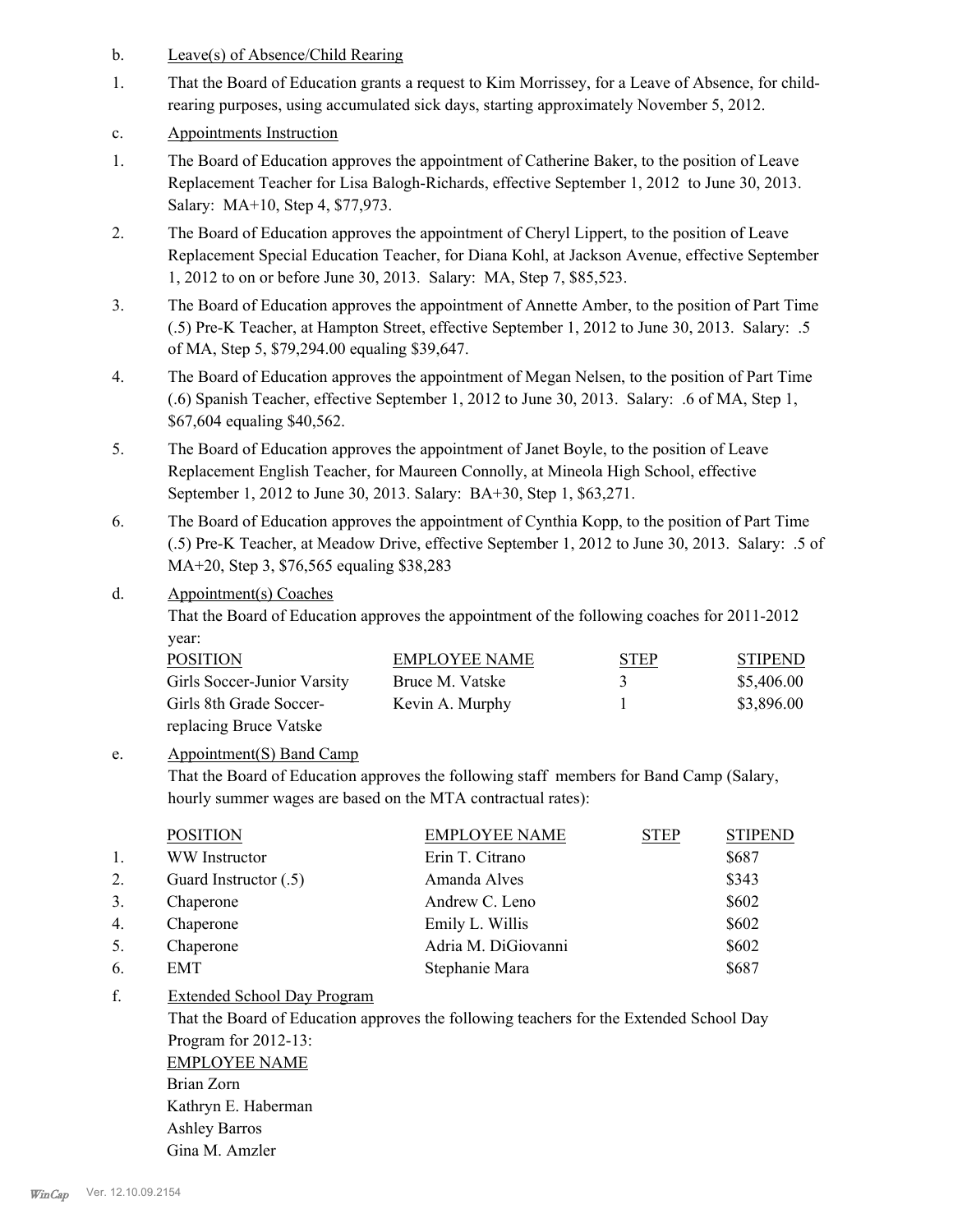Extended School Day Program g.

> That the Board of Education approves the following substitute teachers for the Extended School Day Program for 2012-13:

EMPLOYEE NAME Sarah Mooney Melissa Koenig Cheryl M. Lippert

### 3. **Instruction: Contracted**

a. That the Board of Education accepts the related service agreement and rider between Andretta Behavior Analysts and the Mineola UFSD for the 2012- 2013 school year.

## 4. **Instruction: Other**

- That the Board of Education amends the salary of Kevin LaPlatney, Athletic Trainer, previously approved August 9, 2012 from \$5406.00 to \$38.05 per hour as per MTA contract. a.
- That the Board of Education amends the probationary period of Diane Nodell, Hampton Librarian, from September 1, 2012 to August 31, 2015 to September 1, 2012 to August 31, 2014. b.
- c. That the Board of Education rescinds the excessing of Iyla Wilson.

## 5. **Civil Service**

- a. Resignation(s)
- That the Board of Education accepts the resignation of Jessica Bolz, part time Teacher Aide at the Jackson Avenue School, effective September 4, 2012. 1.
- b. Appointments
- That the Board of Education approve the appointment of Ian Hogg, to the position of Cleaner at Willis Avenue, effective August 6, 2012. Salary is \$43,656 on Step 3. (2009/10 Custodial Salary Schedule) 1.
- c. Resignation(s)
- That the Board of Education accepts, with regret, the resignation of Jennifer Lesher, part time Typist Clerk at the High School, for the purpose of retirement, effective September 4, 2012. 1.
- d. Leave(s) of Absence
	- That the Board of Education grants a request to Carol Behan, part time Teacher Aide at the High School, for an Unpaid Medical Leave of Absence, effective September 4, 2012. This leave will be for approximately six weeks due to surgery and return date is determined by her physician. 1.
	- Extended School Day Program That the Board of Education approves the following teacher aides for the Extended School Day Program for 2012-13: e. EMPLOYEE NAME
	- 1. Lorena A. Romano
	- 2. Barbara A. Miller
	- 3. Marie Sallie
	- 4. Nina A. Mullane
	- 5. Angela M. Hagan
	- 6. Nancy E. Gessner
	- 7. Kathy A. Polumbo
	- 8. Marianne Wachter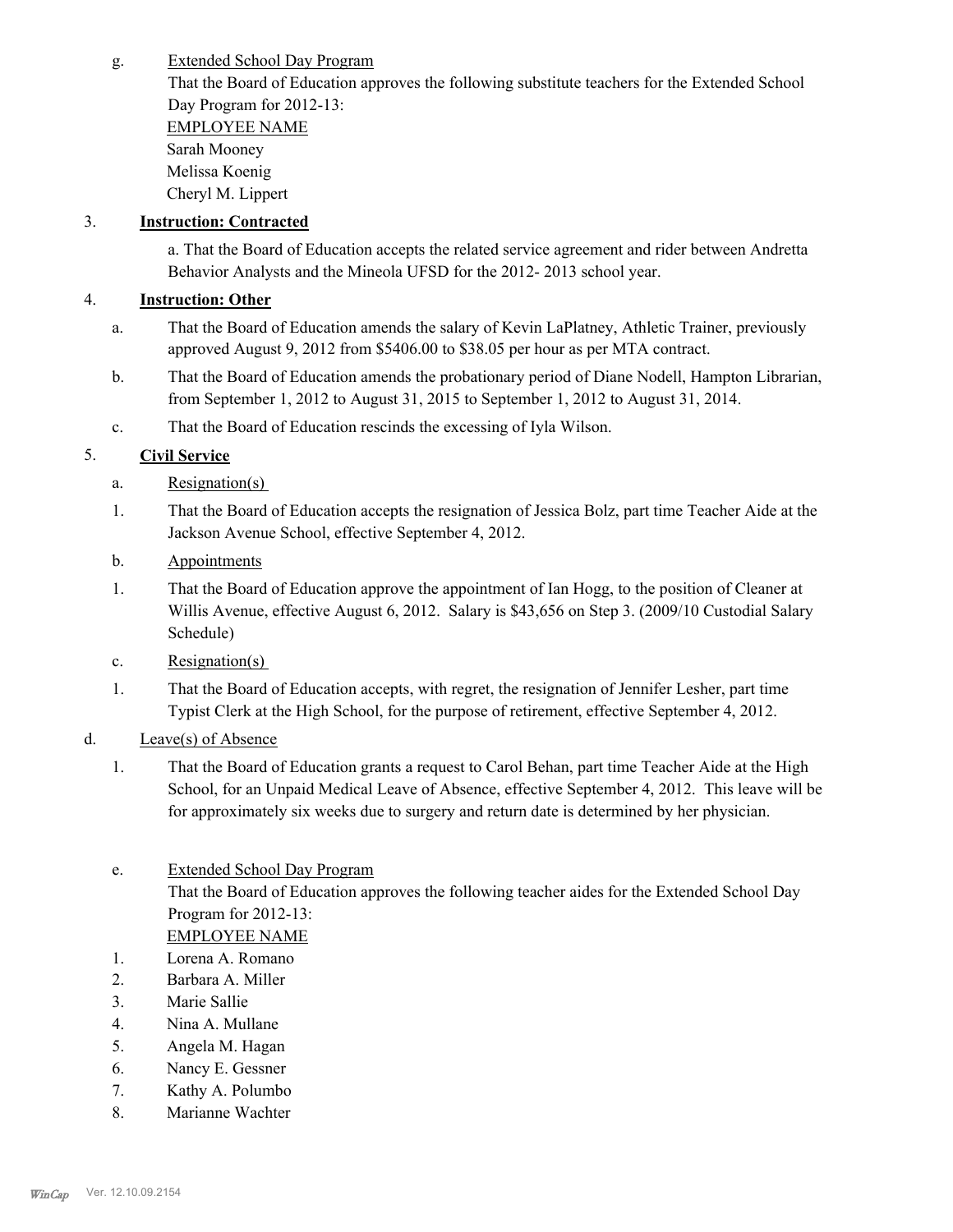- Extended School Day Program That the Board of Education approves the following teacher aide subs for the Extended School Day Program for 2012-13: f. EMPLOYEE NAME
- 1. Diane Ricciardi
- 2. Laura P. Adams
- 3. Marilyn Pisano
- 4. Carla J. Attard
- 5. Donna L. Benvegna
- 6. Karen Dombeck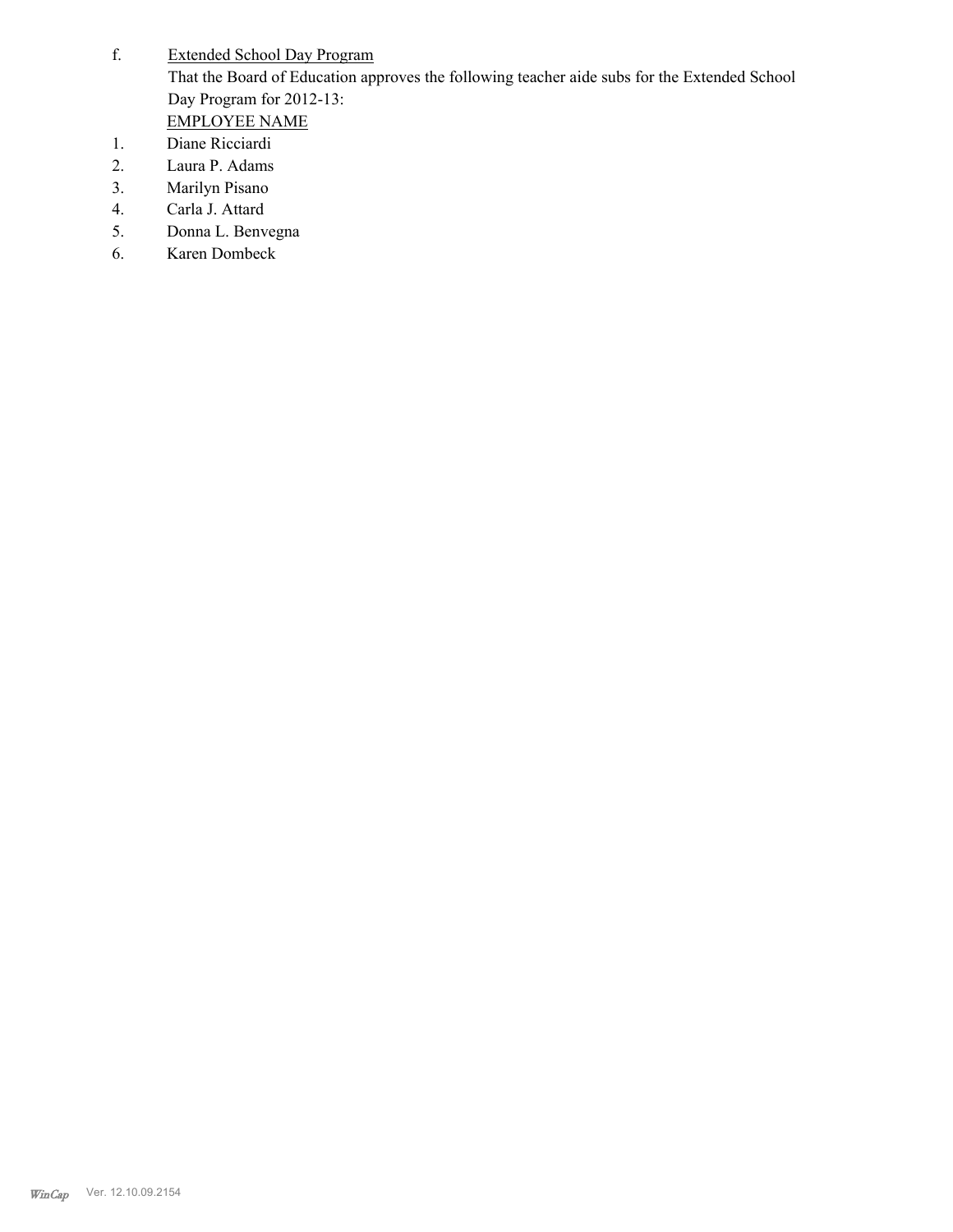#### **J. Superintendent's Report**

Presentations for 9/6/12: -High School Presentation- 2011-12 year in review -Survey Data Presentation

The Superintendent introduced Mr. Ed Escobar, High School principal, to present "Academic Achievement: A Snapshot of Mineola High School". \*This presentation can be found on the district website on the Board of Education page, under presentations.\* Mr. Escobar introduced some of his staff that were present this evening: Dr. W. Smith, Dr. N. Moriarty, Mr. L. Puccio, and the IL's- Mr. Butti, Mr. Desire, and Mr. Gollisz. Mr. Escobar stated that the goal is to increase academic achievement across all content areas. At the high school, they will use common formative assessments to evaluate educator effectiveness. Staff will use the results of assessments to guide instructional planning and delivery. Teachers will provide the students with opportunities to develop a passion for content. Mr. Escobar explained the Student Learning Objectives and stated that a key piece of this is a plan for student growth. The plan sets rigorous academic goals for each student, that is specific for each class, and they must be able to show measurable growth and achievement. Mr. Escobar stated that this plan requires teachers to be very structured.

In ELA, for grades 8 and 9, teachers will use the results from the NWEA to identify the student skill needs and assignment will be differentiated according to needs. For grades 9, 10 and 11: teachers will utilize other baseline information such as: reading literary passages with multiple choice and constructed-response questions; collecting writing samples; and analyze the data to determine the need areas. In ELA, the areas of focus include close and careful reading of texts of increasing complexity and using text-based evidence in developing responses.

In Math, Science and Social Studies, all classes will have Pre/Post Assessments for selected units of study. The Pre-Assessments will be used to establish baseline data. Students will also take mid-terms, final exams and regents exams. Mr. Escobar stated that a lot of time was spent this summer developing the assessments. This is a big departure from what had been done, students at the high school were never benchmarked. He added that in many cases, students will now be taking both a final exam and a regents.

Mr. Escobar presented a Regents Five Year Score Summary in various subjects including: English, Integrated Algebra, Geometry, Algebra 2/Trig, US History, Global History & Geography, Living Environment, Earth Science, Chemistry and Physics. Mr. Escobar stated that there is now a new "aspirational goal", which the Commissioner of Education sets as "being college ready". The Superintendent added that he feel that this is the states way to get students college ready. The Superintendent pointed out the results of the Integrated Algebra regents which was 88% passing, an increase from last year, even though there was an increase in the amount of students taking the exam. He stated that students can meet rigorous challenges given to them. The 7th grade curriculum has be changed to help student prepare for the challenges. Mr. Escobar pointed out that the results of this year's physics regents were very disappointing and as a result changes have been made and the class will follow a regents syllabus. There has also been a change in teacher for the physics class. Mr. Escobar presented the High School diploma rates including advanced regents diploma and regents diploma rates for the last five years.

Mr. Escobar discussed the AP program at the high school and stated that currently there are 15 AP courses offered to the students. He stated that the latest trends are the emphasis on conceptual learning in Math, Science and Social Studies. There is an open door policy for admission to these classes for students. Mr. Escobar stated that he has spoken to administrators at other districts and students can only take an AP course if they have a certain average and they have a teacher's recommendation. He added that last year, the high school administered 376 AP exams and he then presented the AP Five Year Score Summary. Mr. Escobar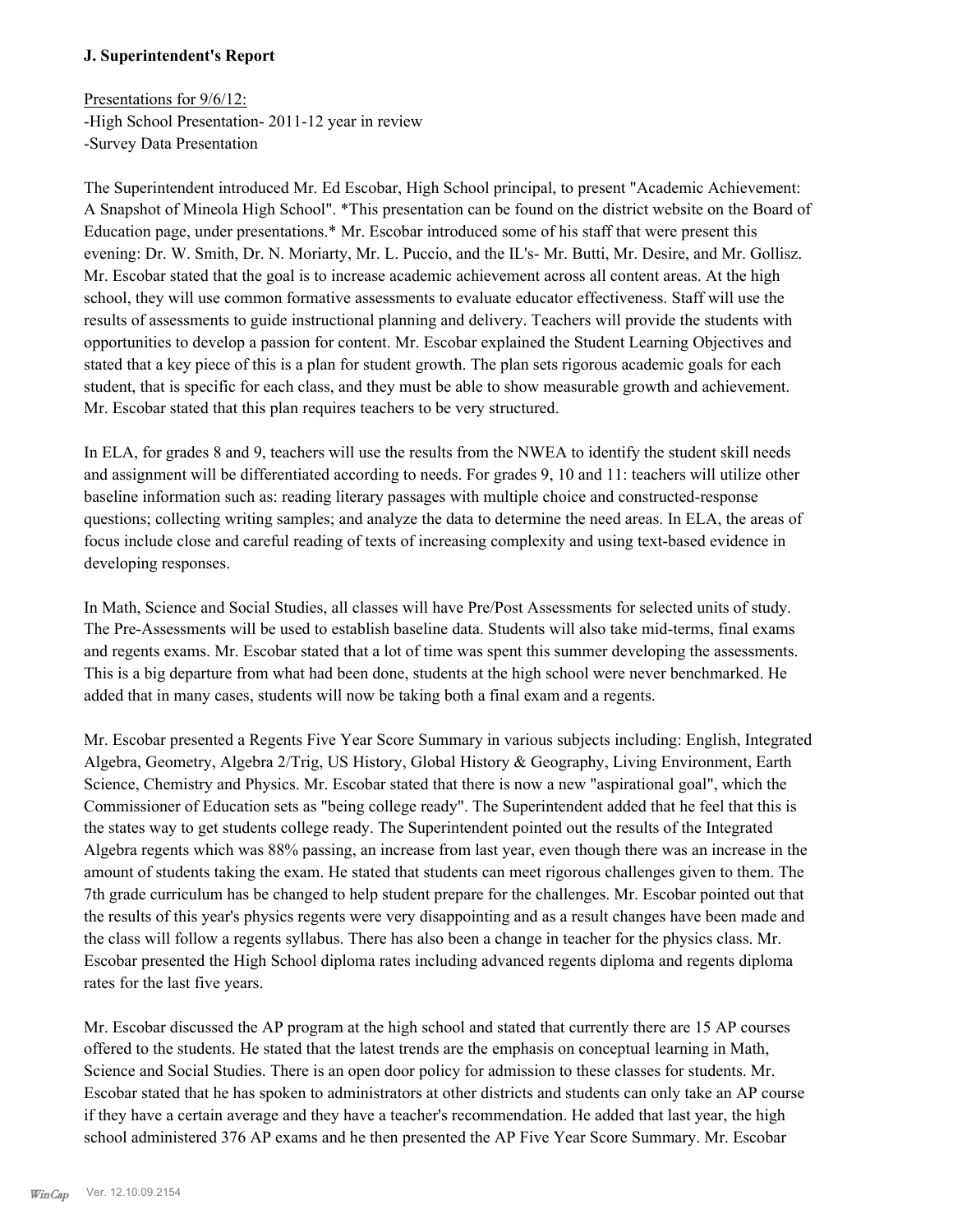concluded with the future plan for the high school which includes: PARCC; developing a common set of assessments for English and Math; and using technology to enhance computer based assessment.

The Superintendent stated that the PARCC assessment is gaining momentum and it is his opinion that the regents will no longer be the gateway to graduation. He added that it is a big challenge to administer the PARCC assessment across 24 states. The Superintendent stated that he is proud of Mr. Escobar's leadership to move the teachers to start this process now. He asked the Board if there were any questions or comments. Ms. Napolitano asked about staff reaction to the new curriculum. Mr. Escobar stated that there is some anxiety, but he stated that he has explained to teachers that the goal of all of these changes is to help students to succeed and eventually pass. The Superintendent added that at some point Regents may not exist and this causes anxiety. His message to staff is to brace yourself because your world may completely change. Ms. Napolitano asked the IL's if there will be an increase of staff meetings to help deal with the changes. Mr. Butti stated that the meetings have doubled in his department. Mr. Escobar also stated that planning has been done to provide extra help in literacy for students. There was no further discussion.

Mr. Hornberger stated that he would like to acknowledge all of the hard work of the High School Staff and he looks forward to an update on the progress around February. Mr. Hornberger opened the floor to public comments specifically about the High School presentation. There were several public comments/ questions regarding the presentation.

The Superintendent presented "Perspectives on the Schools" - Results and Analysis of the Survey sent electronically in May. \* This presentation can be found on the District website in two locations- the home page under content and the Board of Education page under presentations.\* The Superintendent stated that survey participation was open to all parents, community members and staff. A total of 513 parents, 26 staff and 104 non-parent community members completed the survey. The Superintendent stated that he was going to highlight some of the results. It was reported that 76% gave the District an A or B when asked to give a grade to the district as a whole for how well we are educating our children. With regards to the budget, people felt that in general, the district did a good job getting information out to the community. The Superintendent displayed the charts of preference for Educational Value. According to the survey results 77% of parents agree/strongly agree that the district is doing a good job of meeting its primary purpose of high-quality academics and student learning. When asked to rate their child's (elementary, middle school and high school) academic classes, the majority of parent's felt they were "just right". The Superintendent highlighted some of the Verbatim Responses- respondents were asked what the district could do next year in order to receive a better grade. Some of the most common responses include: better differentiation for advanced students; need to focus on more writing, spelling and grammar; educating students for standardized tests is taking too much time over core subjects; and desire for more communication. The Superintendent stated that none of these responses was a surprise and we are currently addressing these issues. He stated that parents want to know what is going on with their child's education. The Superintendent displayed some of the conclusions: the high level of participation shows the engagement of the community; and 76% give the district a grade of A or B. Of the 19% of respondents that gave a rating of a C, the majority focused on: concerns regarding emphasis on standardized test; need to offer more extra help; lingering concerns regarding reconfiguration; concerns regarding Everyday Math Program; and academic standards could be raised to be more challenging. The Superintendent stated that it is his recommendation that follow-up survey be done with more specific questions. Ms. Parrino suggested that follow-up surveys be done in other languages as well.

Mr. Hornberger asked the Board if they were surprised by any of the results or if any thing stands out to them. Ms. Napolitano stated that was not surprised at all and feels that the results were pretty accurate and reflective of community concerns. She added that this is a great start to gauge the pulse of the community. Mr. Barnett felt that the results confirmed a lot of what the Board thought and was happy to see that the community felt the District kept them informed. Ms. Parrino stated that she was not surprised by the results and was happy